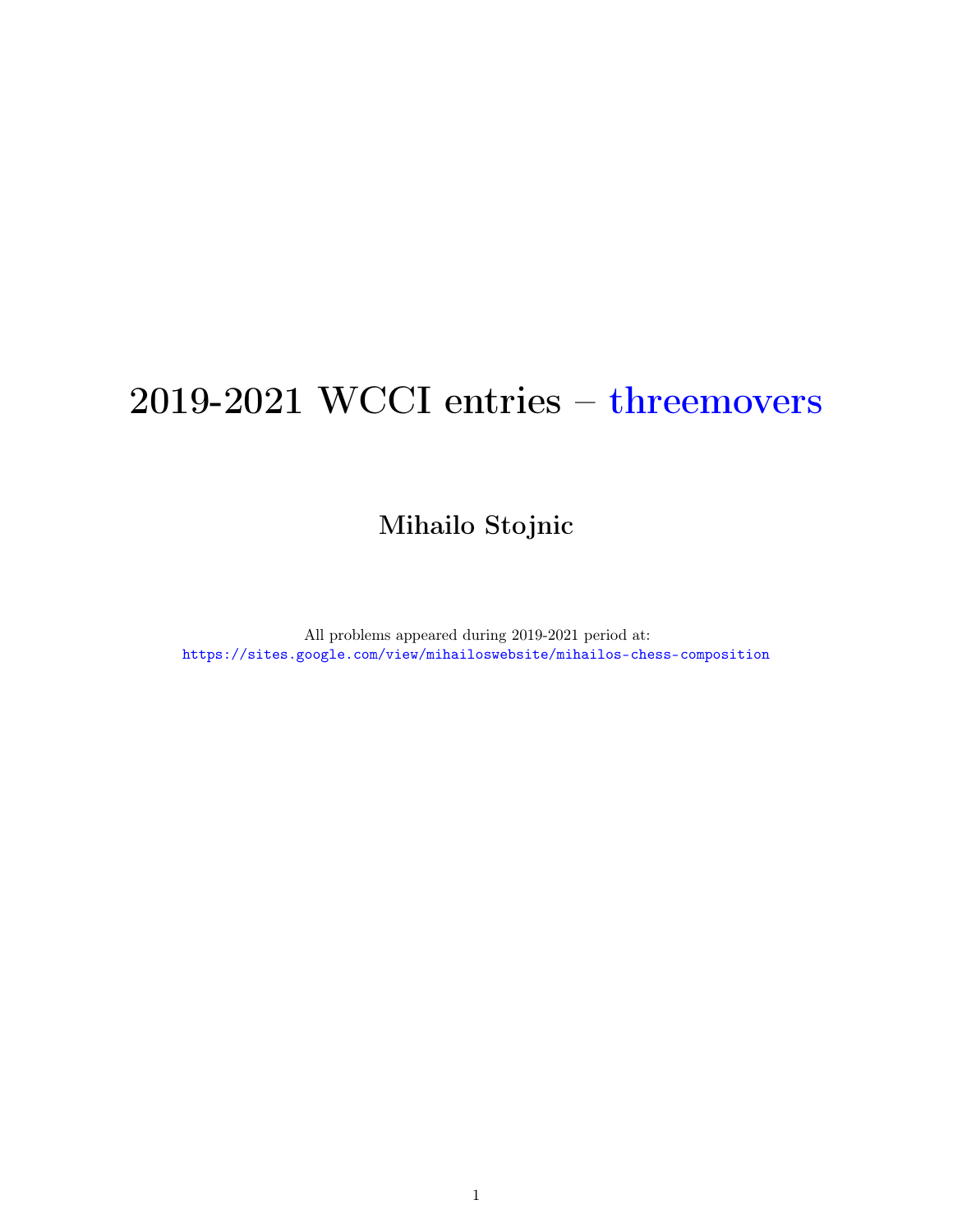1 Mihailo Stojnic Google Sites 2021 0Z0Z0A0Z Z0ZKo0Z0 0Z0oPZpZ O0ZkZnO0 EDD A ZO ZARANA  $\neq 3^{*\checkmark}$ ...  $C^+$  $15 + 8$ Set play (Secondary corrections by Sf5): 1...S∼(a) 2.c4+(A)(2.Bxe7(D)? Qxd4!) Kxd4 3.Bxg7#(B) 1...Se3(c)! 2.Bxe7(D)  $\sim 3.$ Sf6#(E) (2...Qxd4??) 1...Sxd4(**b**)!! 2.Bg7(**B**)  $\sim$  3.c4#(**A**)  $1...gxf3(d)$   $2. Sf6+(E)$  exf6  $3. Qxf3#$ 1...Q∼! Solution (Reciprocal (almost Tura); secondary corrections by Sf5; black queen corrective focus): 1.Sf2! zugzwang 1...S∼(a) 2.Bg7(B)(2.Sd3(C)? Qxd4!) ∼ 3.c4#(A) 1...Se3(c)!  $2.Sd3(C) \sim 3.Sb4,Sf4\# (2...Qxd4??)$ 2...Sg2 3.Sb4# 2...Sxc2 3.Sf4#  $2 \dots g x f3$  3. $Q x f3 \#(\mathbf{F})$ 1...Sxd4(**b**)!! 2.c4+(**A**) Kc5 3.Sd3#(**C**)  $1 \ldots gxf3(d) 2.Qxf3\#(F)$ 1...Qg2(f)!,Qxf1!,Qxh1! 2.Sd3(C)(fxg4+(I)?) ∼ 3.Sb4,Sf4≠ 2...Qc1 3.Sb4# 2...Qb1 3.Sf4#  $2...Sxd4$   $3.c4\#(A)$ 1... $Qxf2(g)$ ! 2.fxg4+(I)(Sd3(C)??) Qf3 3. $Qxf3\#$ 2...Qg2 3.Qxg2# 1... $Qxg3$  2.Sd3( $C$ ), fxg4+(I) Additional tries (Zagoruiko; Dombrovskis):  $1.\text{Rd}2? \sim 2.\text{c}4\#(\mathbf{A})$ 1...Sxd4(**b**) 2.f4(**H**)  $\sim$  3.c4#(**A**)  $2 \dots Qg2(g)$ , $Qxf1$ , $Qxh1$   $3.Rxd4\#(J)$ 1...Qxd4(e) 2.c4+(A) Ke5 3.f4#(H) But 1...Qxf1! 1.Sxd6?  $\sim 2.$ Re5# 1...Se3(c) 2.Sc8(G)  $\sim$  3.Sxe7,Sb6# 2...gxf3 3.Qxf3# 2...Sc4 3.Sxe7# 1...Qxg3,Qe3 2.f3∼+ But 1...Qxd4! exd6!  $1.Bxe7? \sim 2.Sf6\#(\mathbf{E})$ But  $1...Qxd4(e)!$ 1.fxg4(I)?  $\sim 2.$ Sf6#  $1...Qg2(f)$  2.Sf6+(**E**) exf6 3.Qxg2#  $1...Qxd4(e)$   $2.Sf6+(E)$  Kc5  $3.Qc6#$ But 1...Qxh1!  $1.14(H)$ ? ∼ 2.Sf6#  $1...Qxd4(e)$   $2. Sf6+(E)$  Kc5  $3.Qc6#$ But 1...Qxh1! 1.Rf2? zugzwang 1...Qg2(f),Qxf2(g),Q∼,Qa1 2.c4+(A) Kxd4 3.Q(x)a1# But 1...Q∼1! 1.Rd1!?  $\sim 2$ .c4# 1...Qxd4 2.c4+ Ke5 3.f4# But 1...Qxd1! Comment: Reciprocal change of white continuations  $(A,B)$  after *secondary corrections*  $(a,b)$ . **3** changed continuations (2 of them *quiet*) after a random move, primary, and secondary corrections  $(a,b,c)$ . 4 changes overall after  $(a,b,c,d)$ . In the set play continuations are provided on all black moves except 1...Q∼ and all 4 continuations set before the key are changed after the key. Reciprocal changes are almost Tura like (7 out of 8 continuations are from the Tura reciprocal scheme). Additional tries complete Zagoruiko  $3x2$  after (b,c) distributed over 4 phases and  $2x$  *Dombrovskis* (Ab, Ee). 3x Reciprocal change of white 2nd and 3rd moves (AB-BA in the set play,  $AC-CA$  in the post key play, and AH-HA in additional try 1.Rd2?). Direct/indirect white half-battery play with a triple clearance along the battery line a1-c6 after (e) in try 1.fxg4(I)? Two additional white continuations changes after  $(f,g)$ between solution and try 1.Rf2? with a **Ruchlis** transfer  $(A)$ , and a Zagoruiko 3x1 after  $(g)$ . Dom**brovskis (Ag)** with changed mate  $(\mathbf{J})$  in try 1.Rd2? extends the Zagoruiko after  $(g)$  to  $4x1$ . Dualistic nature of black queen focus is minimized with only one defense  $1...Qxg3$  where both  $(C,I)$  follow.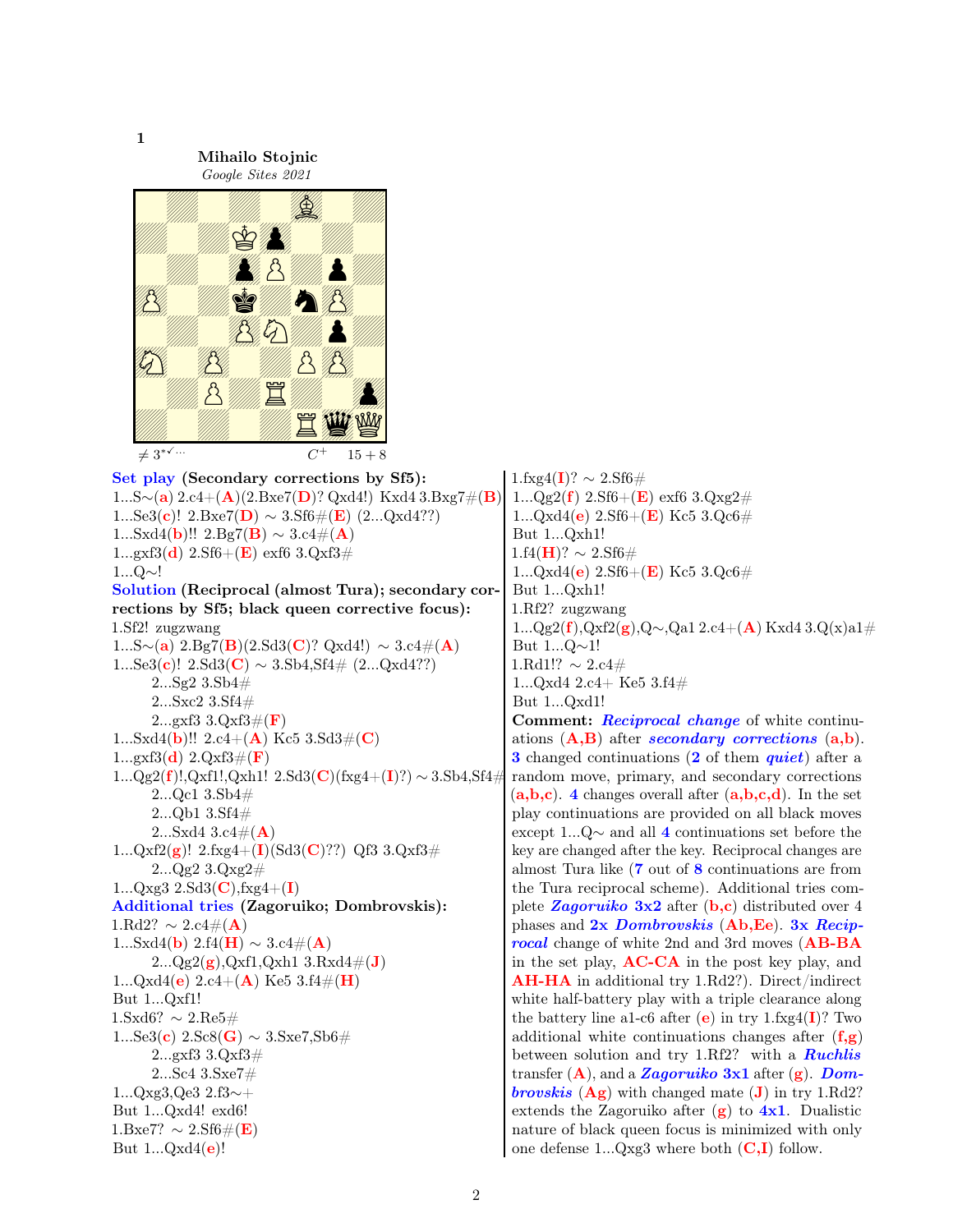

Set play (Thematic continuations follow Sb6 cor-Additional tries (Fleck; Dombrovskis): rections):  $1.Bf5? \sim 2.Rxe4+(\mathbf{A})$ , Bxe4(**D**), Bxg6(**E**)

 $1...Sa8(Sb∼(f))$  2.Sd6+(**B**) Kxe5 3.Sdxc4# 2...Sxf8,Bxf8 3. Rxe4# $(A)$  $2.Qxa8 \sim 3.Qxe4,Rxe4\#$ 1...Sc8!,Sa4!  $2.Sd6+(B)(Qxa8?)$  Kxe5 3. Sdxc4# 2...Sxf8,Bh6∼ 3.Rxe4#( $\bf{A}$ ) 1...Sd5(e)!!  $2. Rxe4+(\mathbf{A})(Sd6+(\mathbf{B})?)$  Kxe4  $3. Sd6\#(\mathbf{B})$ 1...Se7!!  $(2.5d6+(B) Sf6+! 3.Rxe4\#(A)??)$ Thematic try 1 (Corrective play by Sg6):  $1. \text{Bxe6?} \sim 2. \text{Sxg6}$ # 1...Sh4(a),(Sg∼) 2.Rxe4+(A) Kxe4 3.Sd6#(B) 1...Sxe5(**b**)! 2.Sd6+(**B**) Bxf8,Sf7 3.Rxe4#(**A**) 1...f2 2.Rxe4+ Kxe4 3.Sd6# But  $1...Sxf8(c)!$ Solution (Tura reciprocal; corrections by Sg6): 1.Qd1!  $\sim 2.$ Qxf3# 1...Sh4(a)(Sg∼) 2.Sd6+(B) Bxf8,Kxe5,Sf5 3.Rxe4#(A) 1...Sxe5(**b**)!  $2. Rxe4 + (A) Kxe4 3. Sd6# (B)$ 1...Rf2,(R∼) 2.Sd6+ Sxf8,Bxf8,Kxe5 3.Rxe4# 1...Rd2! 2.Bxe3+ Kxe3 3.Qxd2# Thematic try 2 (3-mate distributed Zagoruiko – first transferred change  $(C)$ ; flight giving try):  $1.Bh5? \sim 2.Sxg6+(\mathbf{F})/Bxg6(\mathbf{E})$ 1...Sh4(a),(Sg∼) 2.Sxh6+(C) Kxe5 3.Shg4#  $2...Sf5\;3.Sg6\#$ 1...Sxe5(**b**)!  $2.5d6 + (B) Bxf8, Sf7 3.Rxe4#$ 1...Bxf8(c) 2.Bxg6(**E**)  $\sim$  3.Rxe4# (threat clearance) 1...Kf5 2.Sxh6+ Kxe5 3.Shg4# (king's flight) But  $1. \ldots$  Sxf8(d)! Thematic try 3 (3-mate distributed Zagoruiko – second transferred change  $(C)$ ; Dombrovskis):  $1.Qa5? \sim 2.Sd6 + (B) Sxf8,Bxf83.Rxe4#(A)$ 1...Sxe5(**b**)  $2.Sxh6+(C)$  Sf7  $3.Rxf7#$ 1...Bxf8(c)  $2.Sxg6+(F)/Sd3+Kxg4\ 3.Qxg5#$ But  $1...Sd5(e)!$ 

1...Sb∼(f) 2.Rxe4+(A) Kxf5 3.Sd6#(B)  $1...Sxf8(d)$  2.Bxe4(**D**) ∼ 3.Bd3,Bc2,Bb1,Bg6,Bh7# 2...Rd2 3.Bd3#  $1...Bxf8(c)$  2.Bxg6(**E**) 3.Rxe4# 1...Kxf5 2.Sxh6+ Kxe5 3.Shg4# But 1...Sxe5(b)! exf5! 1. Qc3? ∼ 2.Bxe3,Qxe3# But  $1...Sxe5(b)!$  $1.Qb1? \sim 2.Rxe4,Qxe4\#$ 

But 1...Rc2! **Comment:** Tura reciprocal change of white continuations  $(2.A,3.B\rightarrow 2.B,3.A$  and  $2.B,3.A \rightarrow$ **2.A,3.B**) after *corrective play by Sg6* (a,b) extended (in Thematic tries 2 and 3) to a  $3$ -mate  $(A,B,C)$  distributed Zagoruiko 3x2. Also, 2x Dombrovskis, Fleck, and a transfer of thematic continuations pairs  $AB/BA$  from being continuations on corrective moves in set play to being continuations on different corrective moves in Thematic try 1 and solution to finally being the threats in Thematic try 3 and additional try 1.Bf5. No white pawns.

## ? Possible 3-mate Zagoruiko schemes:

| Scheme 1: 3-mate Cyclic Zagoruiko |  |
|-----------------------------------|--|
|-----------------------------------|--|

| Defenses | Phase 1 | Phase 2 | Phase 3 |
|----------|---------|---------|---------|
|          |         |         |         |
|          |         |         |         |

Scheme 2: Reciprocal 3-mate distributed Zagoruiko

| Defenses | Phase 1 | Phase $2 \perp$ | Phase 3 | Phase 4 |
|----------|---------|-----------------|---------|---------|
|          |         |                 |         |         |
|          |         |                 |         |         |

Scheme 3: Plain 3-mate distributed Zagoruiko

| Defenses | Phase 1 | Phase 2 | Phase 3 | Phase 4 |
|----------|---------|---------|---------|---------|
|          |         |         |         |         |
|          |         |         |         |         |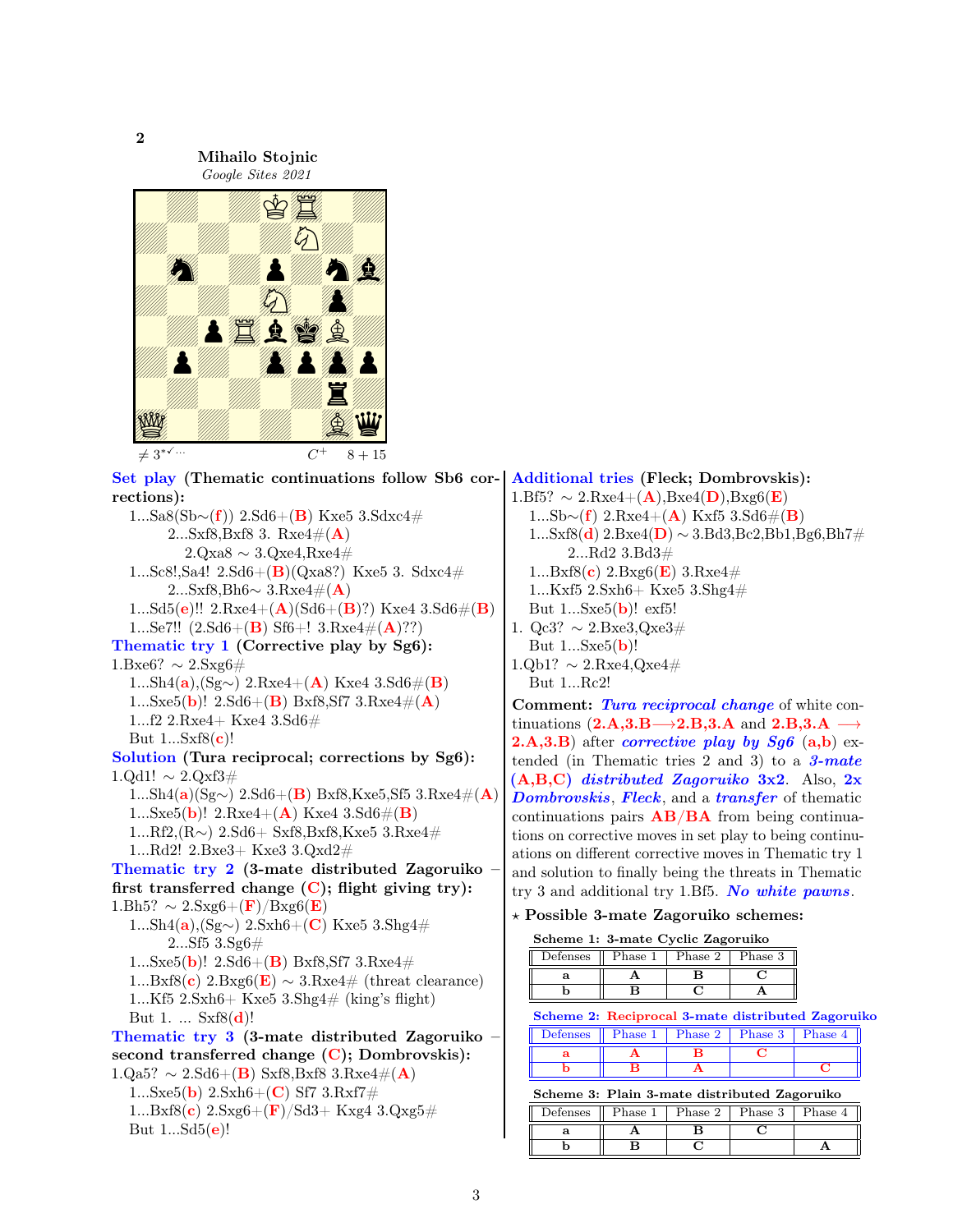3 Mihailo Stojnic Google Sites 2021 <u>do Zaporzo Zorze</u><br>2Zbs Zorzel Zorzel Zorzel Zorzel Zorzel Zorzel Zorzel Zorzel Zorzel Zorzel Zorzel Zorzel Zorzel<br>2Zbs Zorzel Zorzel Zorzel Zorzel Zorzel Zorzel Zorzel Zorzel Zorzel Zorzel Zorzel Zorzel Zorzel Zorzel Zorz pada 2000 Pagasara William William Party  $\neq 3^{*\checkmark}$ ...  $C^+$  $12 + 13$ Set play (Corrective play by black pawn c6): 1...c5(**a**)(c6∼) 2.Rxe5(**A**) ∼ 3.Re4,Sb5# 2... $Qf3(i), Bh7(j)$  3.Sb5 $\#(B)$  (Dombrovskis, 3.Sb5 $\#(B)$  mate follows after 1... $Qf3(i)$ ) 1...cxd5(**b**)!  $2.5b5+(B)$  Kxc4  $3.0c3#$ 2...Ke4 3.Rxe5# $(A)$ Main thematic try (Tura reciprocal plus Adabashev with three pairs of variants): 1. Qb4( $\mathbf{H}$ )? ∼ 2.Bxc6( $\mathbf{E}$ )/Sd2+( $\mathbf{F}$ )  $(1...c6~\gamma$ ? 2.Sb5+ $(\mathbf{B})/Rxe5(\mathbf{A})$  but no square for c6 to play; corrective dual-avoidances follow below) 1...c5(a)!  $2.Sb5+(B)(Rxe5(A)$ ? cxb4!) Kxd5  $3.Rxe5\#(A)$  (Sc3 checking supports  $3.Rxe5\#$  mate) 1...cxd5(b)! 2.Rxe5(A)(Sb5+(B)? Kd4!) ∼ 3.Rxd5,Sb5# 2...Qf3 3.Sb5 $\#$ (B) (quiet rook move 2.Rxe5(A) supports 3.Sb5 $\#$  mate) 2...dxc4 3.Re4# 1...Qd1(c) 2.Sxe5+ Ke3 3.Sf3#(Sc4#?) (Siers Q/S battery play; switchback dual-avoidance) 1... $Qe2(d)$  2.Sxe2+ Kxd5 3.Rxe5# $(A)$  (Sc3 checking supports 3.Rxe5# mate) 1...g2(e)  $2.\text{Bxc6}(\mathbf{E}) \sim 3.\text{Sb5} \#(\mathbf{B})$  (quiet bishop move  $2.\text{Bxc6}(\mathbf{E})$  supports  $3.\text{Sb5} \#$  mate) 2...Sxc6 3.Re4# 1...f3(f) 2.Sd2+(F) Ke3 3.Sf1#(Sc4#?) (Siers  $Q/S$  battery play; switchback dual-avoidance) 2...Sc4 3.Qxc4# But 1...Qxe6! Solution (Zagoruiko 3x2 plus  $\frac{3}{4}$  fully correctional Pickaninny): 1.Rb5!  $\sim$  2.Se2+ Qxe2 3.Qb2#  $1...c5(a)(c6\sim)$  2.Rxc5(C) ~ 3.Sb5# 1...cxd5(b)!  $2.Rxd5+ (D) Kxc4 3.Qc5# (I) (Dombrovskis, 3.Qc5# (I) mate follows after 1...cxd5(b))$ 1...cxb5(**g**)! 2.b8Q(**G**)(b8B?) ∼ 3.Qb6,Qa7# 2...exd6 3.Qb6#  $2...$ Sd7/xc4/d3 3.Re4# Additional tries (Zagoruiko  $3\frac{1}{2}x2$ , an additional change after 1...Qd1(c), and a pair of Dombrovskis defenses):  $1.\text{Se4}(\mathbf{J})$ ? ∼ 2. $\text{Qc5#(I)}$ 1...cxd5(**b**) 2.Qc3+(**L**) Kxe4 3.Rxe5# (extension to **Zagoruiko 3** $\frac{1}{2}$ **x2; Dombrovskis**, 1...cxd5(**b**) defends against 2.Qc5#(**I**)) 1...Kxd5 2.Rxe5+ But 1...exd6!  $1.\text{Sa4}(\mathbf{K})$ ? ∼ 2.Qc5# But 1...exd6!  $1.Bxc6(E)? \sim 2.Qb4(H)/Seq(J)/Sxa4(K)/Sb5+(B)$ 1... $Qd1(c)$  2.Sb5+(B) Kxc4 3. $Qc3#$  (change from 2.Se5+ in try 1. $Qb4(H)$ ?) But  $1...Qf3(i)!$  (Dombrovskis,  $1...Qf3(i)!$  defends against  $2.Sb5+(B)$ )  $1. Rxe5(A)? \sim 2. Re4#$ 1...Qf3(i) 2.Rxc6  $\sim$  3.Sb5#(**B**) But 1...Bh7(j)!  $\longrightarrow$  Continued on the next page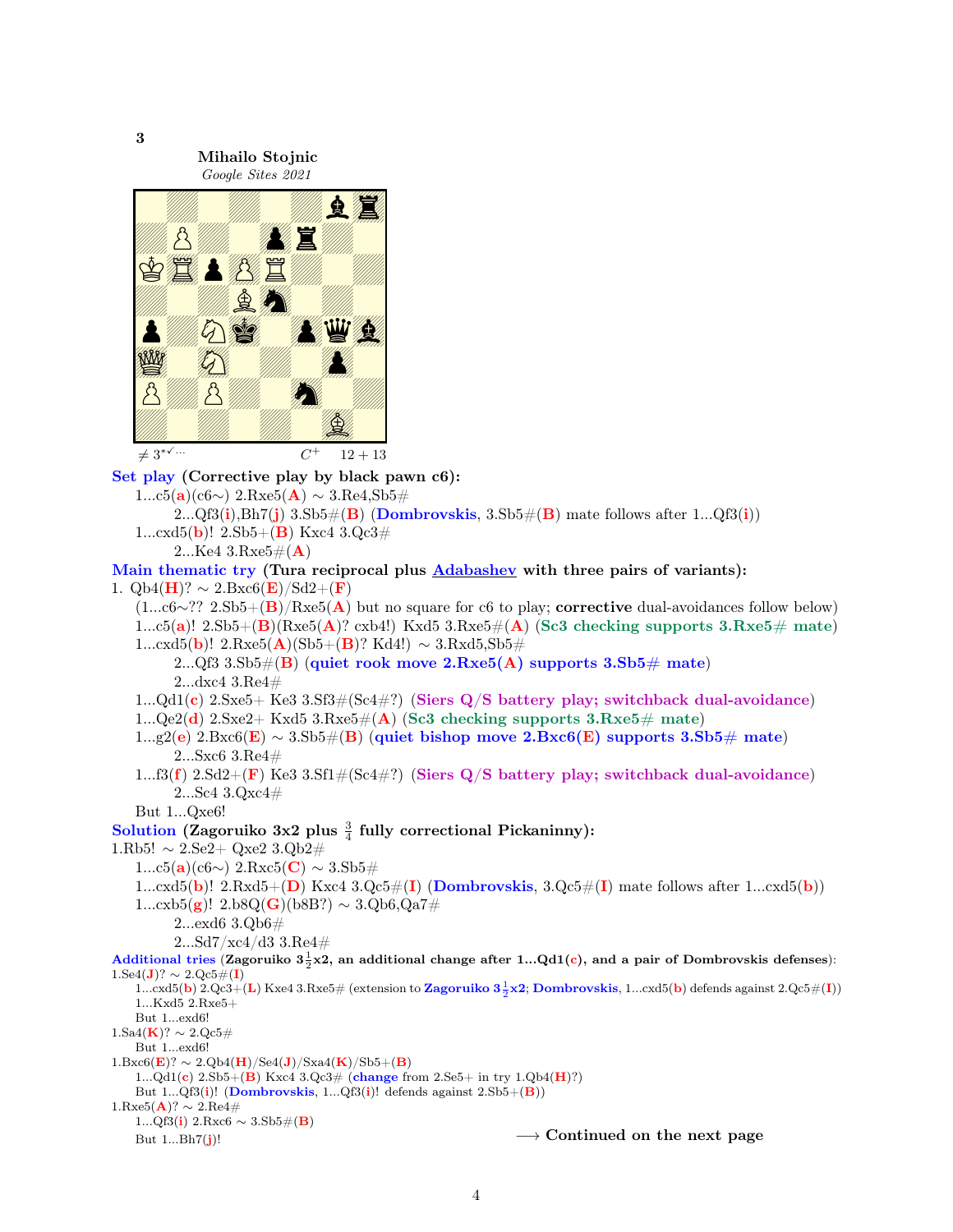Comment: *Reciprocal change* of white continuations combined with *corrective play by Pc6*, and Tura reciprocal change of white 2nd and 3rd moves. An Adabashev with three pairs of variants in try 1. $Qb4(\mathbf{H})$ ? and extension of reciprocal changes to a complete Zagoruiko 3x2 in the solution. Complete  $\frac{3}{4}$  fully correctional Pickaninny with one random and two correctional moves by pawn c6. Additional tries first complete a full **Dombrovsksis** with two defenses  $(1...Qf3(i))$  and  $1...cxd5(b))$  and then with an additional change after 1...cxd5(**b**) also extend **Zagoruiko** to a  $3\frac{1}{2} \times 2$  form.

## A brief summary:

- Tura reciprocal change after corrective play by pawn c6 between set play and main thematic try  $1.0\text{b}4(\text{H})$ ?
- An Adabashev with three pairs of variants in main thematic try  $1.Qb4(H)$ ?:
	- 1. First Adabashev pair after 1...c5(a)! and 1... $Qe2(d)$  white maneuvers by Sc3 to get the black king to d5 and enable mate  $3.Rxe5\#(A)$
	- 2. Second Adabashev pair after 1...cxd5(b)! and 1...g2(e) white moves quietly  $(2 \cdot R \times 5(A))$  and  $2.Bxc6(E)$  to support  $3.Sb5\#(B)$  mate
	- 3. Third Adabashev pair after 1... $Qd1(c)$  and 1... $f3(f)$  white activates *Siers Q/S battery* with a careful choice of mating moves,  $3.5f3\#$  and  $3.5f1\#$ , that avoid potential switchback  $3.5f3\#$  duals
- Set play, main thematic try 1.Qb4( $\mathbf{H}$ )?, and solution a Zagoruiko 3x2 after black corrections 1... $c5(a)$  and 1... $cxd5(b)$
- Set play and main thematic try due to the corrective nature of reciprocal changes, one also has **3x secondary Domrovskis**; 1...cxd5(b) defends against secondary threat  $2 \cdot Rxe5(A)$  in the set play and is followed by the very same move in try  $1 \text{.Qb4}(\mathbf{H})$ ?; 1...c5(a) defends against secondary threat  $2.\text{Rxe5}(\mathbf{A})$  in try  $1.\text{Qb4}(\mathbf{H})$ ? and is followed by the very same move in the set play;  $1...\text{cxd5}(\mathbf{b})$  defends against secondary threat  $2.5b5+(B)$  in try  $1.Qb4(H)$ ? and is followed by the very same move in the set play
- Set play, solution, and two additional tries  $1.Se4(J)$ ? and  $1.Bxc6(E)$ ? complete Dombrovskis with two defense/threat(mate) pairs, 1...cxd5(b)/2.Qc5 $\#(I)$ ) and 1...Qf3(i)/2.Sb5+(B) (the first of them even with the changed continuation  $2.Qc3+(L)$  after  $1...cxd5(b)$
- Solution after sacrificial key 1.Rb5!  $\frac{3}{4}$  fully correctional Pickaninny with one random and two correctional moves by pawn c6
- Main thematic try  $1.Qb4(H)$ ? 6 thematic defenses three pairs of moves on *connected/neighboring* squares: 1) pawn c6 moves 1...c5(a), 1...cxd5(b); 2) queen moves 1... $Qd1(c)$ , 1... $Qe2(d)$ ; and 3) g- and f-file pawns moves  $1...g2(e)$ ,  $1...f3(f)$
- Main thematic try 1. $Qb4(\mathbf{H})$ ? and additional try 1.Bxc6( $\mathbf{E}$ )? additional change of white continuations after  $1...Qd1(c)$ .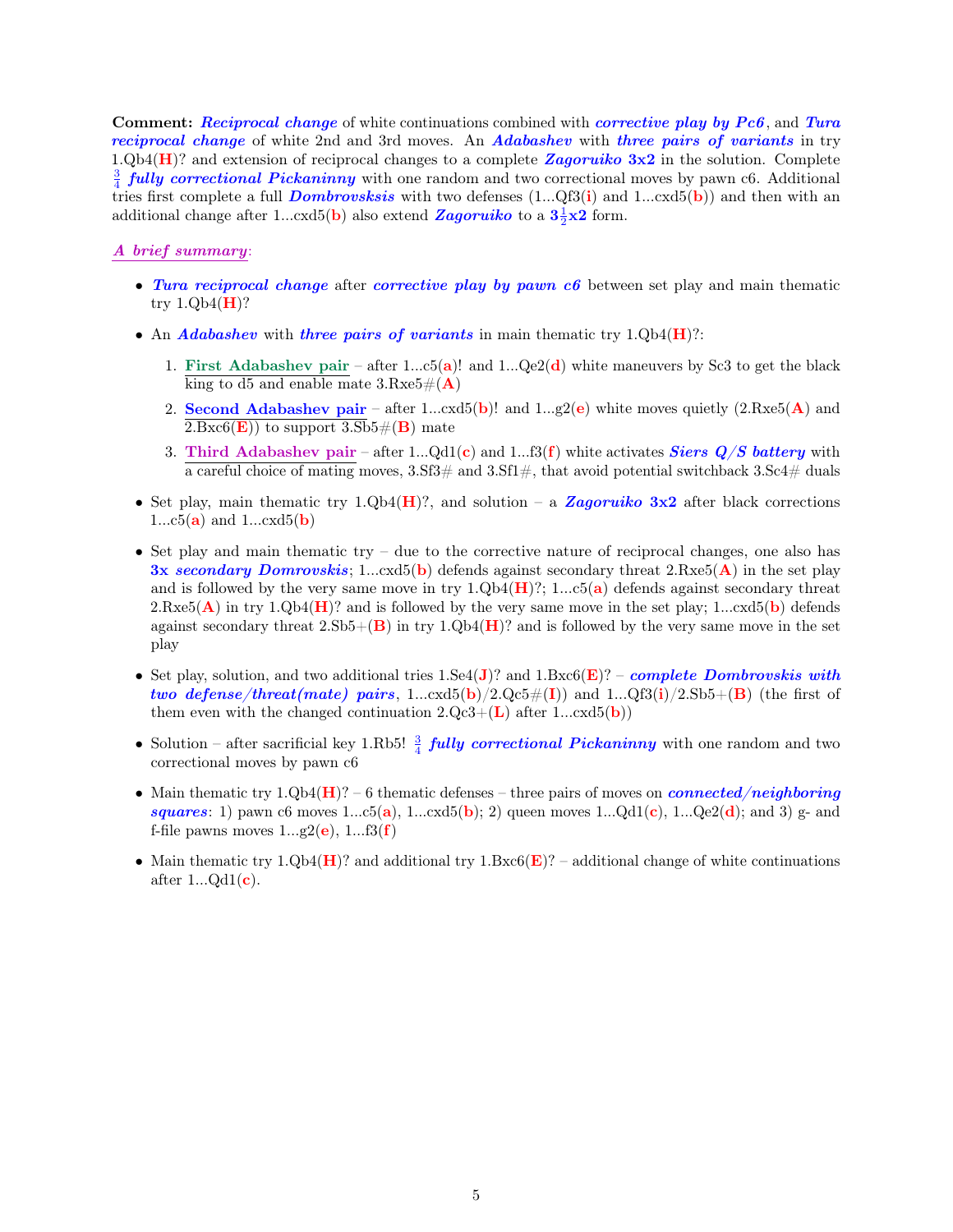Mihailo Stojnic Google Sites 2021 ED ADDED A 0ZPZPZ0Z ZPZ0OpO0 0Zrm0Z0Z era de la provincia de la provincia de la provincia de la provincia de la provincia de la provincia de la prov  $\neq 3^{*\sqrt{\ldots}}$  C<sup>+</sup>  $14 + 13$ Set play (Initially both continuations work): 1...Sxe4(**b**) 2.Sc6+(**A**) Kf5 3.Qxf3#(**B**)  $2.\text{Qxf3}(\mathbf{B}) \sim 3.\text{Sc6}$ , $\text{Qxe4} \#$ 2...f5,Se4 ,Rxc4,Qd4 3.Sc6# $(A)$ 2...Qa4 3.Qxe4# Thematic try 1 (Corrective play by Sd2): 1.Rd8?  $\sim$  2.Bd6# 1...Sxc4(a)(Sd∼) 2.Sc6+(A) Kxe4 3.Qxf3#(B) 1...Sxe4(b)! 2.Qxf3(B)  $\sim$  3.Sc6,Qxe4# 2...f5,Rxc4,Qd4  $3.$ Sc6# $(A)$ 2...Qa4 3.Qxe4#  $1...Qd4(d)$   $2.exd4+ exd4$   $3.Bd6#$ But  $1...f5(c)!$ Solution (Tura reciprocal; corrections by Sd2): 1. Scb5!  $\sim$  2.Bd6# 1...Sxc4(a)(Sd∼) 2.Qxf3(B) ~ 3.Sc6#(A) 1...Sxe4(**b**)!  $2.$ Sc6+(**A**) Kf5  $3.$ Qxf3#(**B**) 1...f5(c) 2.Sd6(**E**)  $\sim$  3.Sc6,Sf7# 2...fxe4 3.Sc6#  $2...$ Qa4  $3.$ Sf7 $#$  $1...Qd4(d)$   $2.exd4 + cxd4$   $3.Bd6#$ Thematic try 2 (Zagoruiko  $2+3+3$ ; decorrection) 1. Qh2( $\mathbf{H}$ )? ∼ 2.g4#( $\mathbf{D}$ ) 1...Sxc4(a),Sxf1(f),(Sd∼) 2.Qxc2(C) ~ 3.Sc6# 2...Qa4 3.Qc3# 1...Sxe4(**b**)!  $2.g4+(\mathbf{D})$  Sg3  $3.Qxg3#$  $2...Rxh2$   $3. \mathrm{Sc6} \#$ 1...f5(c) 2.gxh7(F)  $\sim$  3.h8Q/B# 2...fxe4 3.g4# 2...Sxe4 3.Sc6# But  $1...Sxb3(e)!$  g4! **Thematic try 3 (Distributed Zagoruiko 3x3; the-** pawn on e4 (f5 is left unguarded). However, it selfmatic defenses as refutations): 1. Sab5?  $∼ 2$ . Bd6# 1...f5(c) 2.Bd6+(G) Kf6 3.Se8#(I)  $1...Qd4(d)$   $2.exd4 + cxd4$   $3.Bd6#$ 

But  $1...Sxc4(a)!$  Sxe $4(b)!$ 

4

Thematic try 4 (Zagoruiko 4x1 after 1...Sxc4(a); transferred  $2.\text{gxh7}(F)$  continuation): 1. Se8(I)?  $\sim 2. Bd6#(G)$ 1...Sxc4(a)(Sd∼) 2.gxh7(F) 3.Bxf6# 1...Sxe4(**b**)! 2.Sc6+ Kf5 3.Qxf3# But  $1...Qd4(d)!$ Thematic try 5 (Key/threat reversal from Try 2; reciprocal change of roles  $Sxb3(e)/Sxf1(f)$ :  $1.\text{g4}(\mathbf{D})$ ? ∼  $2.\text{Qh2#(H)}$ 1...Sxc4(a),Sxb3(e),(Sd∼) 2.Qxf3(B) Qa4 3.Qg3# But  $1...Sxf1(f)!$ Comment: Tura reciprocal change of white continuations  $(2.A,3.B\rightarrow 2.B,3.A$  and  $2.B,3.A \rightarrow$ **2.A,3.B**) after *corrective* play by  $Sd2$  (a,b) extended (in Thematic try 2) to a **Zagoruiko 2+3+3** (after thematic defenses  $(a,b,c)$ ). Thematic try 3 extends it further to a **Zagoruiko 3x3** distributed over 4 phases with thematic moves  $1...5(c)$  and  $1...Sxc4(a)/Sxe4(b)$  being the refutations in distributing phases (Thematic tries 1 and 3). Thematic try 4 introduces a fourth change after  $1...Sxc4(a)$  (a *trans*-:  $ferred$  continuation  $2.gxh7(F)$ . Reciprocal change of roles between corrective refutations  $1...Sb3(e)!$  and 1... $Sxf1(f)!$  in Thematic tries 2 and 5. Finally, one also has a **decorrection** concept in Thematic try 2. Random move 1...Sd∼ defends against 2.g4# by opening the line c2-h2. It also introduces a weakness that enables 2.Qxc2 continuation. Its a correction 1...Se4 $(b)$ ! maintains both, the strength of opening c2-h2 rook line and the weakness of allowing 2.Qxc2, but it also corrects against 2.Qxc2 by capturing the blocks on e4 enabling again 2.g4+ queen sacrificial continuation 2...Rxh2 3.Sc6# and effectively **decor**recting the effect of 1...Sd∼. Aside from unplanned second refutation 1...g4! in Thematic try 2, there is no single dual in any of the 7 phases.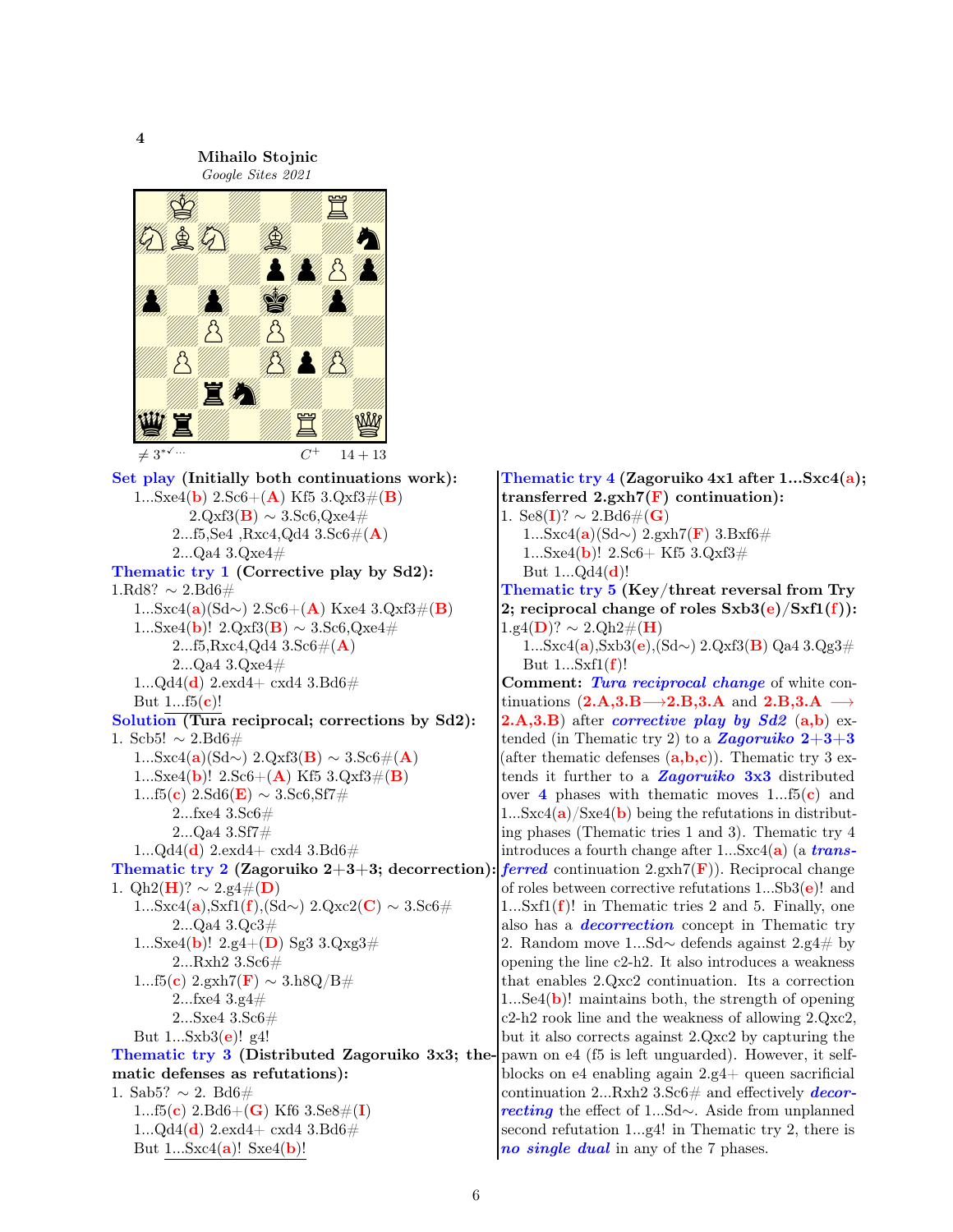5 Mihailo Stojnic Google Sites 2021 nZ0L0a0Z Z0o0MrZ0 0Z0Z0ONo Z0Z0ZpjP OZOAPZA CZ Z0Z0Z0ZR  $\neq 3^{*\checkmark \dots}$  C<sup>+</sup>  $13 + 10$ Set play (Corrective play by Se2): 1...Sd1(a)(Se∼)2.Rxh4(**A**) ∼ 3.f4#(**B**) 2...f4  $3.Qd5\#(C)$ 1...Sxg4(**b**)! 2.f4+(**B**) Kxh5 3.Rxh4#(**A**) 1...Sd5(c)! 2.Qxd5(C)  $\sim$  3.Qxf5# 2...Rxf6  $3.Be3\#(E)$ Solution (Tura reciprocal plus 3x Ruchlis and corrections by Se2): 1. Sxf5!  $\sim$  2. Bxe3#(E) 1...Sd1(a)/(Se∼) 2.f4+(B)(Bf2(D)?) Kxg4 3.Rxh4#(A) 1...Sxg4(b)!! 2.Rxh4(A)(f4+(B)?/Bf2(D)?) ∼ 3.Rxg4,f4# 2...gxh1∼ 3.f4#(**B**) 2...Bd6 3. Rxg4# 1...Sd5(c)! 2.Bf2(D)(f4+(B)?) ∼ 3.Bxh4# 1...Sxf5(**d**)!! 2.Qd5(**C**)(f4+(**B**)?/Bf2(**D**)?) ∼ 3.Qxf5# 2...Rxf6 3.Be3# $(E)$ 1...Bd6 2.Bxe3+(E) Bf4 3.Bxf4# (extends the threat to the full 3-move length)  $(1...Be7/Be5/Re7/g1Q/g1B 2.f4+Kxg4 3.Rxh4#)$ Logical tries (White thematic continuations fail as logical tries):  $1. Rxh4(\mathbf{A})$ ? ∼ 2.f4#(**B**) 1...Sd5 2.Qxd5 ∼ 3.Qxf5,f4# But 1...f4! 1.f4+(**B**)? Kxg4 2.Rxh4+(**A**) Kg3 3.Rh3# but 3...Kf2!

**Comment:** Reciprocal change of white continuations  $(A/B)$  after corrective play by Se2  $(a/b)$ , and Tura reciprocal change of white 2nd and 3rd moves  $(2.A,3.B\rightarrow 2.B,3.A \text{ and } 2.B,3.A\rightarrow 2.A,3.B)$ . Additional change after **another correction** 1...Sd5(c)! with a transfer of 2.Qd5(C) white continuation to yet another correction 1...Sxf5(d)!! in the post key play. Together with reciprocal changes this gives  $3x$ **Ruchlis** with all seven black thematic moves (three  $(a,b,c)$ ) in the set and four  $(a,b,c,d)$  in the actual play) played by the same Se2 and being of the corrective nature. Quiet white thematic continuations with the sole exception of  $2.f4+(\mathbf{B})$ .